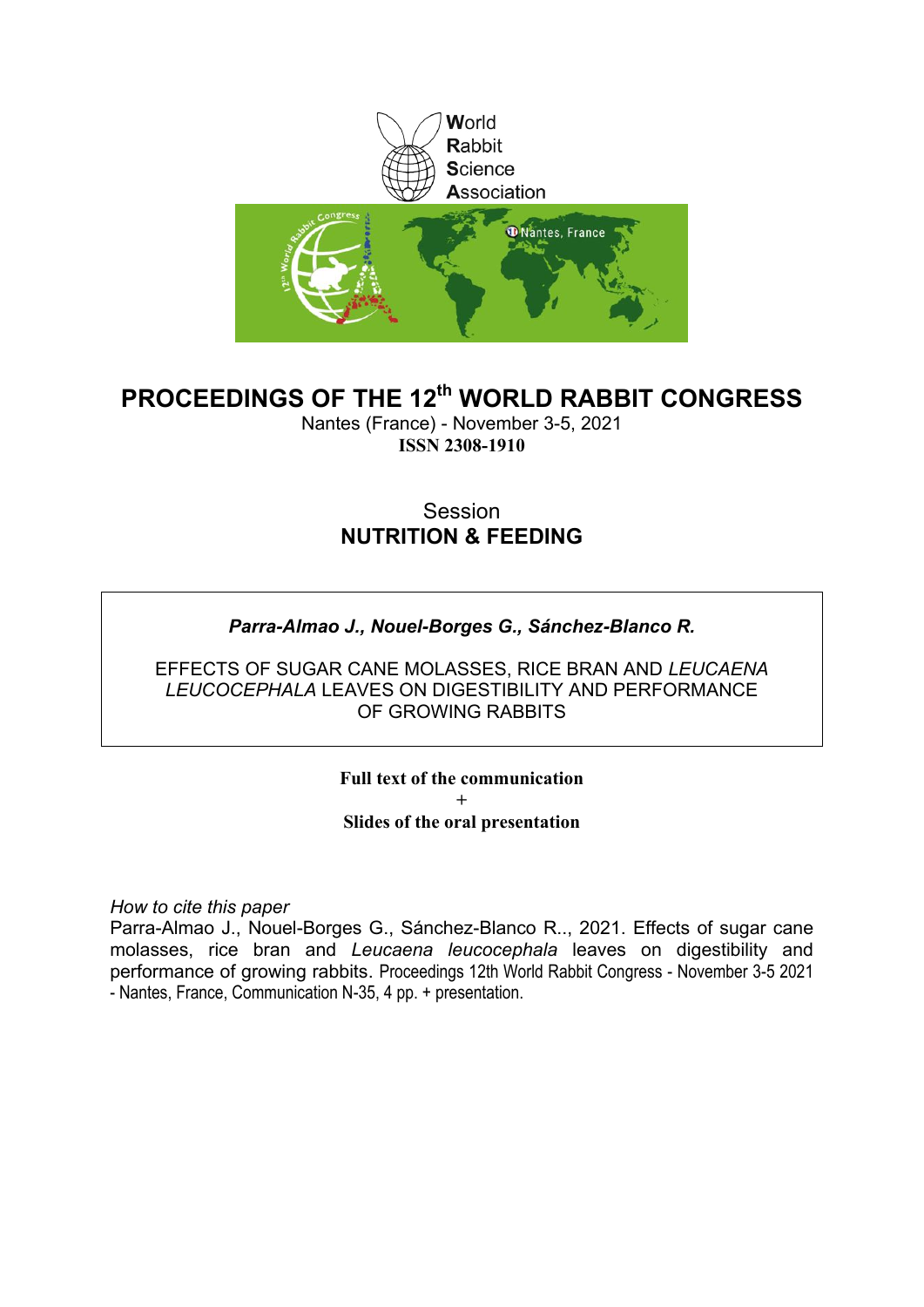### **EFFECTS OF SUGAR CANE MOLASSES, RICE BRAN AND**  *LEUCAENA LEUCOCEPHALA* **LEAVES ON DIGESTIBILITY AND PERFORMANCE OF GROWING RABBITS**

#### **Parra-Almao J.<sup>1</sup> , Nouel-Borges G.2\*, Sánchez-Blanco R.<sup>1</sup>**

**<sup>1</sup>**Unidad de Investigación en Producción Animal (UIPA), Decanato de Agronomía, Universidad Centroccidental Lisandro Alvarado, Tarabana, Estado Lara. Venezuela **<sup>2</sup>**Gerencia General, Biominbloq CA, Sarare, Estado Lara, Venezuela, \*Corresponding author: genouelb@yahoo.es

#### **ABSTRACT**

Two experiments were conduced to evaluate the rice bran (RB) and sugar cane molasses (SM) as energy feeds, with dry *Leucaena leucocephala* leaves (LL), in diets for growing rabbits. A total of 24 rabbits (77 $\pm$  5 d age), weighting 2157  $\pm$  46.1 g, were distributed in individual digestibility cages. A full random experiment design with 6 treatments and 4 rabbits/treatment were used. Treatments were:  $T_1$ (0% SM and 50% RB);  $T_2$  (12.5% SM and 37.5% RB);  $T_3$  (25% SM and 25% RB);  $T_4$  (37.5% SM and 12.5% RB);  $T_5$  (50% SM and 0% RB) and  $T_1$  (100% commercial balanced food). The first 5 treatments also contained 49% dry LL and 1% mineral premix. Experimental period was 14 days (8 days of adaptation of diets and 6 days of recording data). The dry matter intake (DMI) was higher in  $T_t$  (135  $g/d$ , P<0.05) respect to T<sub>4</sub> (82.4 g/d). Likewise, the apparent digestibility of crude protein was higher  $T_1$  (85.9 %, P<0.001) with respect to  $T_t$  (56.9 %). From the first experiment,  $T_2$ ,  $T_3$  and  $T_t$  were selected to evaluate weight daily gain (WDG), DMI, feed conversion rate (FCR) and feeding cost (USD/kg live weight) in 45 rabbits from 40 to 110 days of age (3 rabbits for cage and 5 cages/treatment). Significant differences (P<0.05) were detected in all variables studied, WDG g ( $T_3$ ) 20.1 lower than  $T_t$  50.4); DMI g/d ( $T_2$  223 lower than Tt 294); FCR g/g ( $T_3$  11.5 higher than Tt 5.9). In conclusion, the results obtained this work may be influenced by the low availability of crude protein that could be caused for heat damage on feed processing in evaluated diets.

**Key Words:** dry mater intake, *Leucaena leucocephala*, live weight gain, rabbits feeding, rice bran , sugar cane molasses

#### **INTRODUCTION**

One of the major limitations in the development of feed for rabbits is the source of energy used, especially in Venezuela where there are few grain surpluses. In this work it has been proposed to evaluate the nutritional quality of two raw materials available in the local market in the preparation of feed for birds and pigs by seasonal availability and high potassium content (molasses) or because of the low levels of monthly production and easily oxidized oils (Ambreen *et al.,* 2006). So, the aim was to evaluate the effect of different proportions of cane molasses and rice bran in extruded feeds as sources of energy on the production of rabbit in a growth phase, with the use of *Leucaena leucocephala* leaf meal as a source of protein, which has been evaluated on several occasions as part of diets for growing rabbits in Venezuela (Nieves *et al.,* 2008).

#### **MATERIALS AND METHODS**

#### **Animals and experimental design**

In the first experiment 6 treatments (Table 1) in a randomized design were used:  $T_1$  (0% sugar cane molasses (SM) and 50% rice bran (RB)),  $T_2$  (12.5% SM and 37.5% RB),  $T_3$  (25% SM and 25% RB), T4 (37.5% SM and 12.5% RB), T5 (50% SM, 0% RB), all of them mixed with 49% of *Leucaena leucocephala* leaf meal without rachis and 1% vitamin-mineral premix, and Tt (100% commercial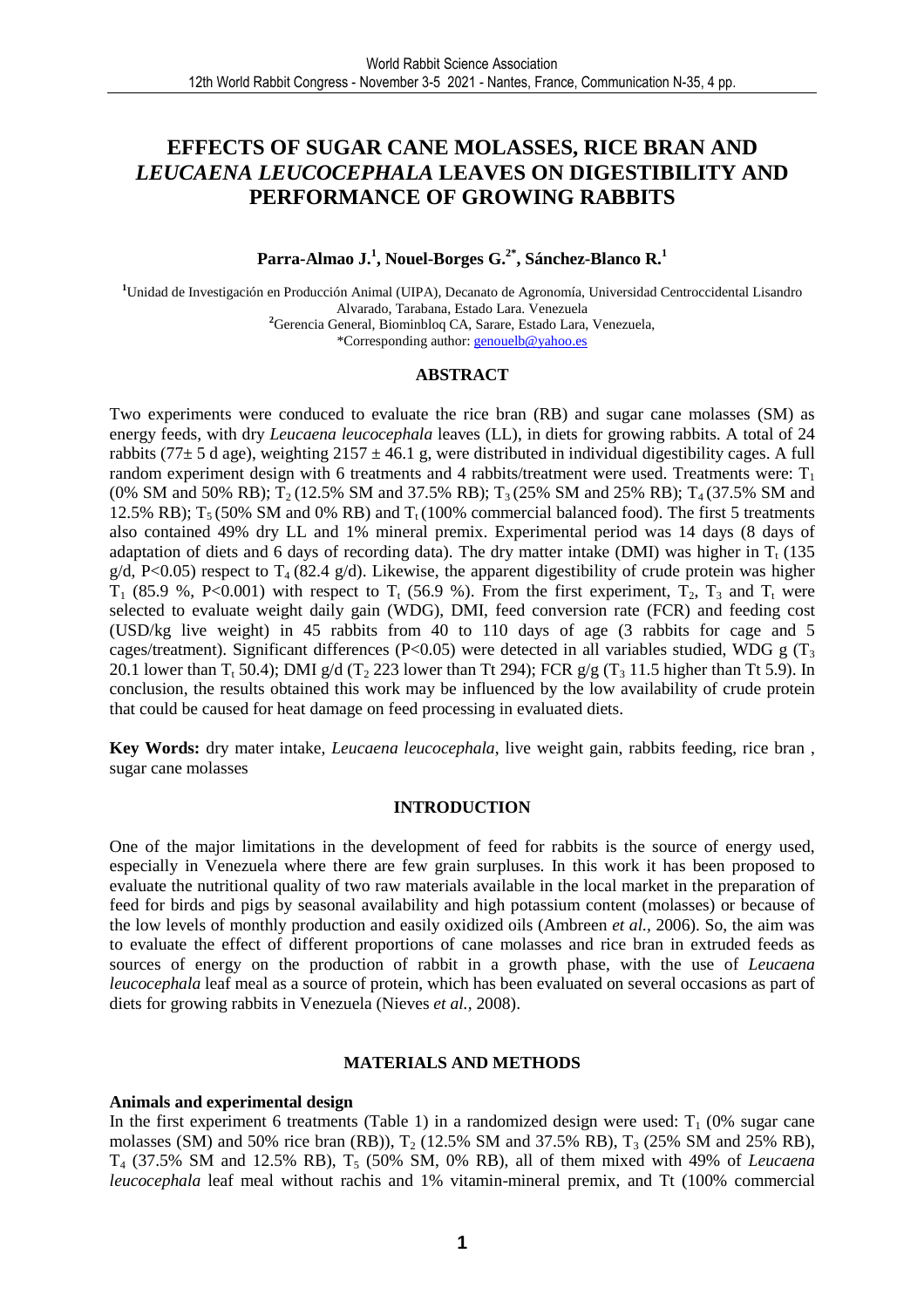balanced feed, CBF). All the diets meet the nutritional requirements for rabbits (De Blas and Mateos, 2010). Twenty-four rabbits (77 $\pm$  5 d of age), weighting 2157  $\pm$  46.1 g were randomly assigned to the six diets (4 rabbits/treatment). Rabbits were housed in individual digestibility steel cages (36 cm wide, 36 cm long and 25 cm high), which had available capacity hoppers for 1.65 kg of feed and automatic drinkers. The experiment lasted 14 days (8 days of diet adaptation and 6 days of recording). Animals were offered 150 g of feed/d every day at 08:00 h. Faecal apparent digestibility of dry matter (ADDM), organic matter (ADOM), neutral detergent fibre (ADNDF) and crude protein (ADCP . calculated by using the difference between the CP and the protein damaged by heat, HDCP, were determined). HDCP: acid detergent nitrogen content (Van Soest *et al.,* 1991).

Harvesting and processing of *Lecucaena* leaves was performed pruning the branches less than 5 mm of diameter of each of the selected trees, drying them in the shade for 48 to 72 hours and defoliating partially the dried material. Then, they were placed on trays and were dried in oven at 60°C for 24 hours, ground in a sieve of 2 mm, and stored in plastic bags for later use. The five treatments process was done by hand, using an electric mill for meat Bohia (2 HP) which allowed obtaining feed in granular form by following these steps: i) it was weighed each feed based on the proportions of the treatments ii) it was mixed the dry material, so that the mixture remained homogeneous, it was added molasses and premix vitamins and was estimated to add 30% water to the mixture iii) the wetted mixture was passed through the mill trying not to overload mixing to avoid heating the mixture and equipment iv) the pellets were placed in trays and introduced into the oven at 60 °C for 48 hours.

In the second experiment the best treatments from experiment 1 were selected  $(T_2 - 12.5\%$  SM and 37.5% RB -,  $T_3$  - 25% SM and 25% RB- and  $T_1$ -100% commercial balanced feed-) to evaluate weight daily gain (WDG), dry matter intake (DMI) and feeding costs in a completely randomized design, with 3 treatments and 5 replicates per treatment (3 rabbits 6 weeks old per experimental unit). A total of 15 experimental units and 45 rabbits of  $682 \pm 20.9$  g/rabbit were housed in cages for fattening galvanized steel with the following dimensions: 50 cm wide, 43 cm long and 46 cm high with galvanized bins and automatic waterers. The rabbits were weighed at the beginning of the trial and then once a week for 8 weeks. WDG was determined per animal per cage (linear regression), feed intake (by difference between feed offered and feed refusals) power cost (opportunity costs of commercial feed and raw materials that were part of the ration used). The variables were analysed statistically by ANOVA using the Statistix software version 1.0 for Windows (1996). Means comparison were analysed by Tukey test.

#### **Chemical Analyses**

Procedures of AOAC (1984) were used to determine dry matter (DM) and ash. Crude protein (CP) was analysed by the method proposed by Bilbao *et al.* (1999). Acid detergent fibre (ADF) and neutral detergent fibre (NDF) by the method of Van Soest *et al.* (1991). Gross energy was measured by adiabatic bomb calorimeter.

#### **RESULTS AND DISCUSSION**

Diarrhoea was observed in treatments when molasses content in feed increased, spheres of faeces were smaller, less fibrous, and darker, without observing soft faeces. Table 2 shows that treatments had no effect on ADDM and ADOM (P > 0.05). With respect to intake, Lebas *et al.* (1997) reported that the leaves of Leucaena can be used in rabbits' diets, with a feed intake around 111-113 g/d and ADDM of 60-63%. Values of feed intake were similar to those obtained in this study with  $T_1$  and  $T_2$ , while ADDM values were lower than those reported by (Nieves *et al.,* 2008). In diets with higher rice bran and lower molasses content  $(T_1, T_2 \text{ and } T_3)$  ADCP and ADNDF were higher than in the other groups. This could be related to the higher level of potassium rations with molasses that could increase the speed of passage and thus decrease the absorption of nutrients (Scott, 1953 and Briggs and Heller, 1943; cited by Findlay, 1983). Table 3 shows that CP values obtained are suitable for growing rabbits. The OM of  $T_2$  was lower compared to the other two treatments, but the most striking feature is that it can be seen HDCP is very high in  $T_2$  and  $T_3$ . This protein is not available to be digested by the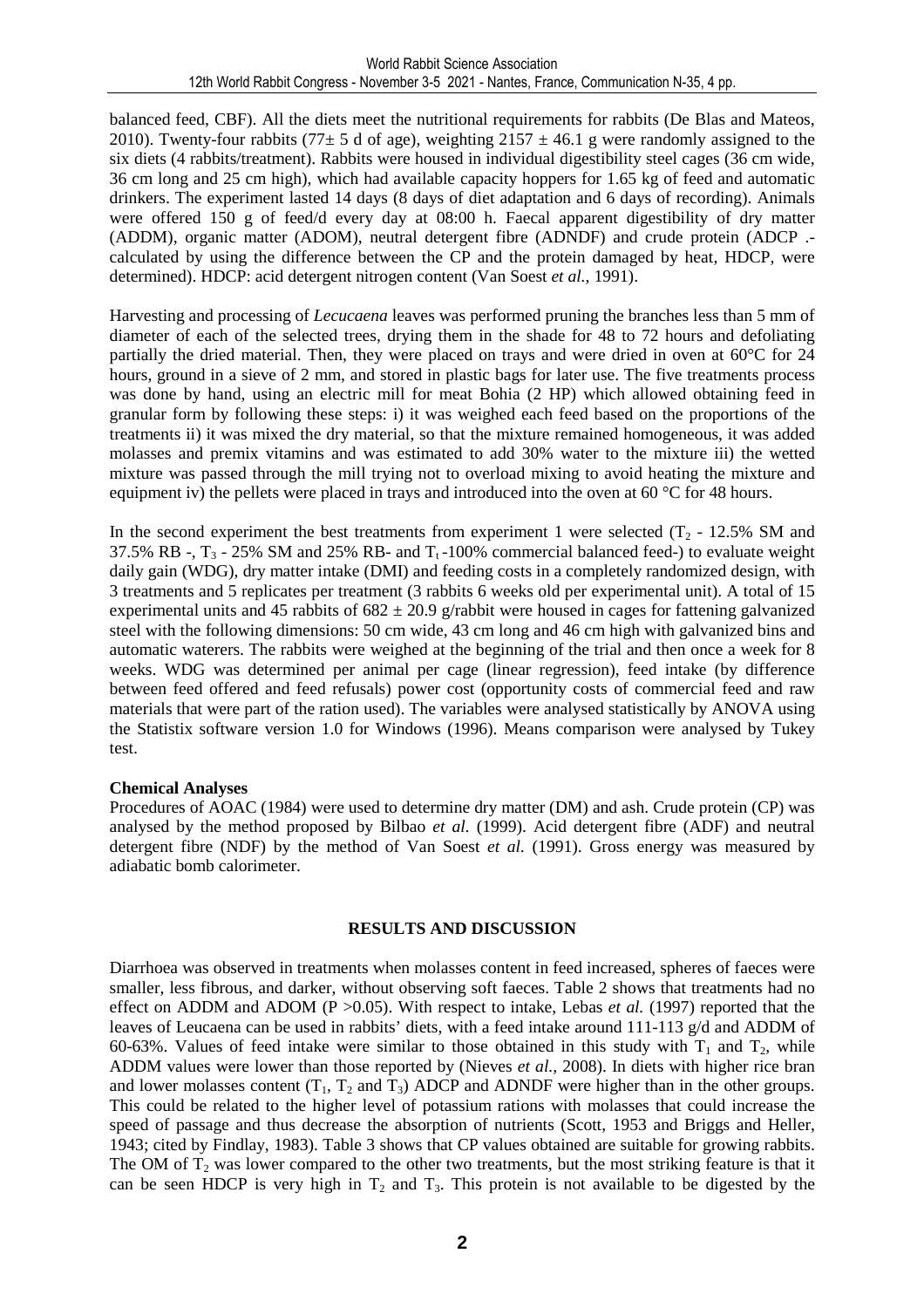digestive enzymes of the rabbit, so it has a low availability of amino acids to be absorbed. This may be related to the way of developing an experimental balanced diet, which consisted in dehydrate raw materials at 60 °C for 48 hours and then rehydrate to produce granules in a mill to flesh, according to Nouel *et al.* (2006), who evaluated different methods for feeding of rabbits with the same raw materials. ADF levels for  $T_2$  and  $T_3$  were greater than the optimum level to a balanced feed for growing rabbits (Gidenne *et al.,* 2002). It also occurred for the NDF of the three treatments, but with an advantage for the Tt where hemicellulose accounted for 35% of the total fibre, which is a digestible energy source in the caecum (Van Soest, 1994).

#### **Table 1:** Ingredients and chemical composition of diets

| Ingredients, %                                                       |                | <b>Diets</b>   |                |                |                  |          |  |  |
|----------------------------------------------------------------------|----------------|----------------|----------------|----------------|------------------|----------|--|--|
|                                                                      | $\mathbf{T}_1$ | $\mathbf{T}_2$ | T <sub>3</sub> | $\mathbf{T_4}$ | $\mathbf{T}_{5}$ | Tt       |  |  |
| Sugar Cane molasses                                                  | $\Omega$       | 12.5           | 25             | 37.5           | 50               | $\Omega$ |  |  |
| Rice Bran ( $CP$ was $13.7\%$ )                                      | 50             | 37.5           | 25             | 12.5           | $\Omega$         | $\theta$ |  |  |
| Leucaena foliage meal (CP was 35.9%, was removed after dried rachis) | 49.0           | 49.0           | 49.0           | 49.0           | 49.0             | $\Omega$ |  |  |
| Salt                                                                 | 0.25           | 0.25           | 0.25           | 0.25           | 0.25             | $\Omega$ |  |  |
| Vitamins and minerals <sup>1</sup>                                   | 0.75           | 0.75           | 0.75           | 0.75           | 0.75             | $\left($ |  |  |
| Commercial Balanced Feed <sup>2</sup>                                | $\mathbf{0}$   | $\theta$       | $\theta$       | $\mathbf{0}$   | $\theta$         | 100      |  |  |
| <b>Chemical composition, % DM</b>                                    |                |                |                |                |                  |          |  |  |
| Dry Matter $(60^{\circ}C)$                                           | 93.3           | 92.9           | 94.6           | 92.3           | 91.8             | 93.8     |  |  |
| Neutral Detergent Fibre                                              | 53.4           | 47.2           | 40.5           | 36.1           | 31.9             | 52.1     |  |  |
| Acid Detergent Fibre                                                 | 23.8           | 21.1           | 12.9           | 19.5           | 18.8             | 16.9     |  |  |
| Ash                                                                  | 8.5            | 8.8            | 8.8            | 9.9            | 10.3             | 15.1     |  |  |
| Gross Energy (Mcal/kg DM)                                            | 3.83           | 3.80           | 3.78           | 3.75           | 3.73             | 3.74     |  |  |
| Digestible Energy (Mcal/kg $DM$ ) <sup>3</sup>                       | 2.39           | 2.38           | 2.36           | 2.35           | 2.33             | 2.34     |  |  |
| Crude Protein (%)                                                    | 24.4           | 22.7           | 21.0           | 19.3           | 17.6             | 13.7     |  |  |
| Crude Protein Heat damaged (HDCP, %)                                 | 20.2           | 17.6           | 11.3           | 11.3           | 12.3             | 3.0      |  |  |

1 Premix provided per kg: Thiamine, 1000 mg; Riboflavin, 300 mg; Pyridoxine, 200 mg; Cyanocobalamin, 700 µg; Niacinamide, 4000 mg; Folic acid, 3,5 mg; Choline, 3000 mg; Fe, 10 mg; <sup>2</sup>Ingredients of CBF (%): corn, corn bran, soy cake, minerals and vitamins, vegetal oil, sorghum, rice, rice bran, alfalfa hay, cotton cake. <sup>3</sup>Estimated according De Blas and Mateos (2010).

**Table 2:** Feed intake  $(\alpha/d)$  and fecal apparent digestibility  $(\%)$ 

| $\frac{1}{2}$ and $\frac{1}{2}$ code matrix $\left(\frac{1}{2}\right)$ and recall apparent argeometric $\left(\frac{1}{2}\right)$ |                            |                              |                       |                       |                               |                             |                |  |  |
|-----------------------------------------------------------------------------------------------------------------------------------|----------------------------|------------------------------|-----------------------|-----------------------|-------------------------------|-----------------------------|----------------|--|--|
| <b>Diets</b>                                                                                                                      |                            |                              |                       |                       |                               |                             | <b>P-value</b> |  |  |
| Feed intake $(g)$                                                                                                                 | $100+3.63^{bc}$            | $118+6.54^{ab}$              | $92.2 + 6.93^{\circ}$ | $82.4 + 3.65^{\circ}$ | $84.4 + 4.97$ <sup>c</sup>    | $135.5 + 3.77^{\mathrm{a}}$ | < 0.001        |  |  |
| <b>ADMS</b>                                                                                                                       | $50.7 + 1.47$              | $54.6 + 2.59$                | $58.7 + 1.79$         | $53.8 \pm 2.61$       | $43.0 + 14.5$                 | $57.6 \pm 1.84$             | 0.35           |  |  |
| <b>ADCP</b>                                                                                                                       | $85.9 + 1.17a$             | $74.9 + 2.90$ <sup>abc</sup> | $82.2 \pm 2.85^{ab}$  | $60.4 + 4.68^{\circ}$ | $62.6 \pm 10.1$ <sup>bc</sup> | $56.9 + 5.77$ <sup>c</sup>  | < 0.001        |  |  |
| <b>ADNDF</b>                                                                                                                      | $67.6 + 1.37$ <sup>a</sup> | $61.1 + 2.33^{\circ}$        | $58.7+1.99^{\rm a}$   | $48.7 + 2.76^{ab}$    | $30.3 + 15.4^b$               | $60.3 + 1.87$ <sup>a</sup>  | < 0.001        |  |  |
| <b>ADMO</b>                                                                                                                       | $52.2 \pm 1.42$            | $55.7 + 2.48$                | $58.8 \pm 1.78$       | $52.8 + 2.62$         | $40.8 \pm 15.09$              | $61.6 \pm 1.66$             | 0.14           |  |  |

Apparent digestibility of dry matter (ADMS); Apparent digestibility of Crude Protein (ADCP.-determined by using the difference between the CP and the HDCP in the calculation.-); Apparent digestibility of neutral detergent fibre (ADNDF); Apparent digestibility of organic matter (ADMO). <sup>a,b,c</sup> - means with different superscripts are significantly different (P<0.05).

**Table 3:** Chemical Analysis of diets used in growing phase (%)

| $\frac{1}{2}$ or $\frac{1}{2}$ and $\frac{1}{2}$ and $\frac{1}{2}$ and $\frac{1}{2}$ and $\frac{1}{2}$ and $\frac{1}{2}$ and $\frac{1}{2}$ and $\frac{1}{2}$ and $\frac{1}{2}$ and $\frac{1}{2}$ and $\frac{1}{2}$ and $\frac{1}{2}$ and $\frac{1}{2}$ and $\frac{1}{2}$ and $\frac{1}{2}$ an |  |                               |  |  |
|-----------------------------------------------------------------------------------------------------------------------------------------------------------------------------------------------------------------------------------------------------------------------------------------------|--|-------------------------------|--|--|
| $DM(60 °C)$ OM CP NDF ADF Ash HDCP                                                                                                                                                                                                                                                            |  |                               |  |  |
| Tt 93.8 85.5 17.1 51.2 15.8 8.25 3.45                                                                                                                                                                                                                                                         |  |                               |  |  |
| $T_2$ , 92.9                                                                                                                                                                                                                                                                                  |  | 81.5 23.8 41.3 23.2 10.9 14.4 |  |  |
| $T_3$ 94.6                                                                                                                                                                                                                                                                                    |  | 85.3 25.1 44.9 20.7 9.30 16.1 |  |  |
|                                                                                                                                                                                                                                                                                               |  |                               |  |  |

Dry Matter (DM), Organic Matter (OM), Crude Protein (CP), Acid Detergent Fibre (ADF), Neutral Detergent Fibre (NDF), Crude Protein Heat Damaged (HDCP).

The feed intake (Table 4) of the experimental diets  $(T_2 \text{ and } T_3)$  were similar but lower than  $T_1$ , even though the three levels achieved were normal values for rabbits from 35 to 45 days (Lebas *et al.,* 1997). Weight gains were lower for treatments evaluated (approximately 6.9 g/animal/d) compared with  $T_t$ . This result should be directly related to the available protein of the experimental treatments, since only 9.2% was not damaged by heat or bound to fibre, resulting about 6.88 g of total CP rabbit per day, an amount which represents a third of the requirements for growing rabbits (Fraga, 1998), which limits the synthesis of muscle tissue during growth. CP source used, Leucaena meal, has the peculiarity of tannins that present significant content of polyphenols .-mimosine.- (Wheeler *et al.,* 1999), substances that can produce links to sugars, cell wall components and proteins, which decreases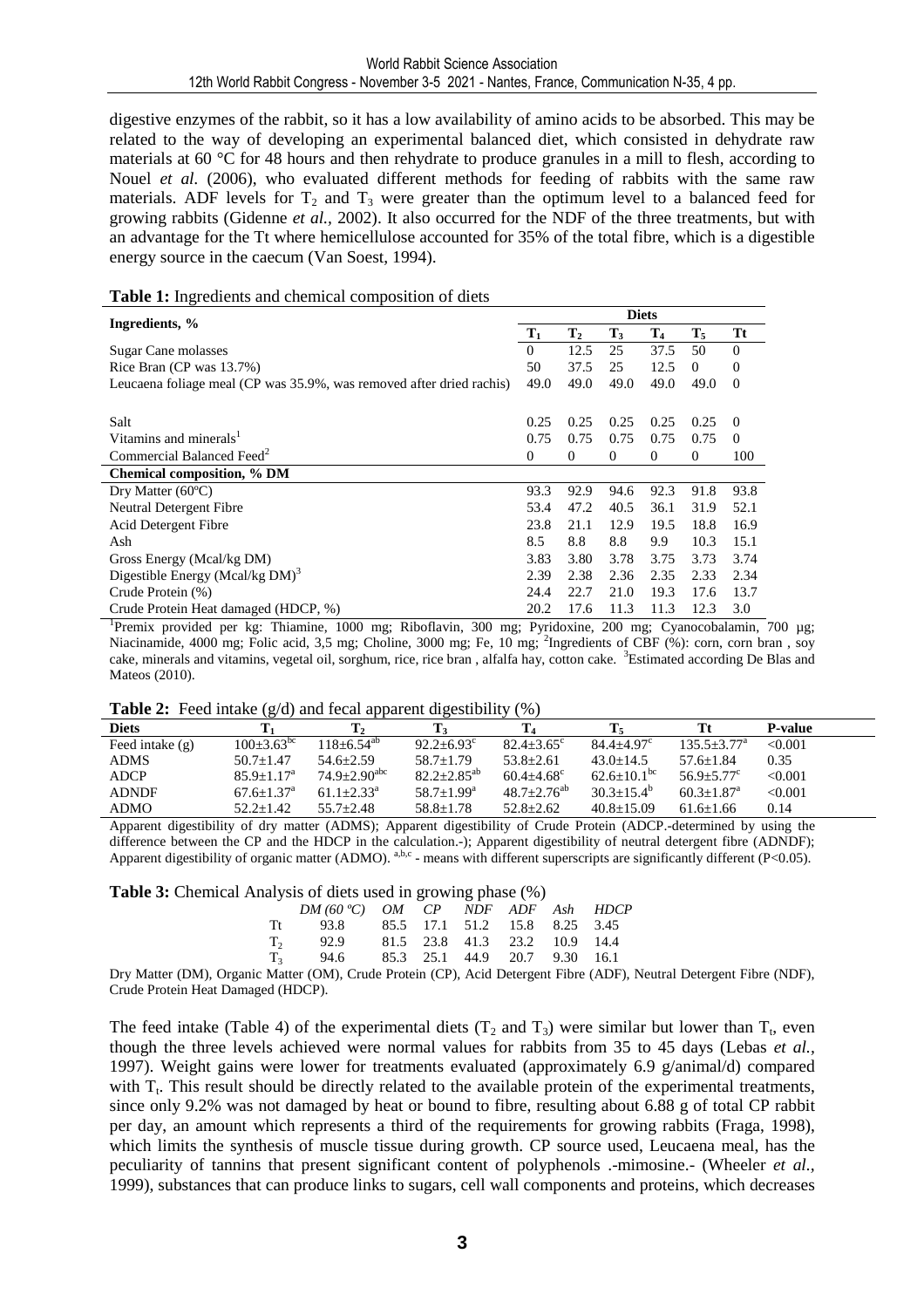the ability of digestion by digestive tract enzymes. The low WDG of the control can be related to the high fiber content of CBF. Feeds employees have an opportunity cost of 560, 544 and 678 USD/kg DM for  $T_2$ ,  $T_3$  and  $T_t$ , respectively, in its craft production or acquisition in the market. However, the feed cost per kg live weight produced was high for all cases evaluated, although proposed rations was significantly higher than  $T_t$ , which is associated with an inefficient feed conversion achieved using high fiber rations (low energy density) and low amount of protein available. Although, the most limiting factor in conversion of feed into meat was the CP deficit for  $T_2$  and  $T_3$ .

**Table 4:** Effect of treatments on biological and economic traits

|                                                                                                 | Т,                         | Т,                         | Тt                           | <b>P-value</b> |
|-------------------------------------------------------------------------------------------------|----------------------------|----------------------------|------------------------------|----------------|
| Initial weight, g                                                                               | $674.8 \pm 30.4$           | $690.9 + 42.4$             | $682 + 37.7$                 | 0.953          |
| Final weight, gt.                                                                               | $1173 \pm 48.0^b$          | $1160 \pm 48.5^{\rm b}$    | $1857 + 49.3^{\circ}$        | < 0.001        |
| Feed Intake, g/d/cage                                                                           | $223+6.3^{b}$              | $226+8.0^{\circ}$          | $294+2.9$ <sup>a</sup>       | < 0.001        |
| Live weight gain, $g/d/cage$                                                                    | $21.3+0.41^b$              | $20.1 \pm 0.53^b$          | $50.4 + 0.76^{\circ}$        | < 0.001        |
| Feed Conversion Ratio, g intake/g gain                                                          | $10.5 + 0.23^b$            | $11.5 \pm 0.92^b$          | $5.80 \pm 0.30$ <sup>a</sup> | < 0.001        |
| Cost USD/kg live weight gain                                                                    | $3.66 \pm 0.08^{\text{a}}$ | $3.90 \pm 0.31^{\text{a}}$ | $2.46 \pm 0.13^b$            | < 0.001        |
| b.c $\alpha$ and $\alpha$ is the set of $\alpha$ is the set of $\alpha$ is $\alpha$ is $\alpha$ |                            |                            |                              |                |

<sup>a,b,c</sup> - means with different superscripts are significantly different (P<0.05).

#### **CONCLUSIONS**

In conclusion, from the five evaluated combinations of molasses and rice , the greatest intake and nutrient digestibility were obtained for  $T_2$  and  $T_3$  (12.5 and 25% molasses and 37.5 and 25% of rice bran, respectively). Diets assessed in growing phase  $(T_2 \text{ and } T_3)$  did not improved the commercial balanced feed effect on productive performances nor the feed opportunity cost.

#### **ACKNOWLEDGEMENTS**

Project 011- AG -2004 UCLA CDCHT to subsidize the whole of this work.

#### **REFERENCES**

- Ambreen N., Hanif N. Q., Khatoon. S. 2006. Chemical composition of rice polishing from different sources. *Pakistan Vet. J., 26(4), 190-192.*
- AOAC. 1984. Official Methods of Analysis (14<sup>th</sup> ed). Association of Official, Agricultural Chemists, Washington DC.
- Bilbao B., Giraldo D., Hevia.P. 1999. Quantitative determination of nitrogen content in plant tissue by colorimetric method. Commun. *Soil. Sci. Plant. Anal., 30(13-14), 1997-2005*
- De Blas J.C., Mateos G.G. 2010. Feed Formulation. *In: De Blas C., Wiseman J. (Eds). The Nutrition of the Rabbit. CABI Publishing. CAB International, Wallingford Oxon, UK, 222-232.*
- Findlay P. 1983. Molasses In Beef Nutrition. In: Molasses In Animal Nutrition Copyright C 1983. National Feed Ingredients Association West Des Moines. *Iowa University of Florida, Range Cattle Research and Education Center.* 57p
- Fraga M. 1998. Protein Requirements. *In: De Blas C., Wiseman J. (Eds.). The Nutrition of The Rabbit. CAB International, USA, NY, 133-144.*
- Gidenne T., Jehl N., Segura M., Michalet-Doreau B. 2002. Microbial activity in the caesium of the rabbit around weaning: impact of a dietary fibre deficiency and of intake level. *Animal Feed Science y Technology, 99, 107-118.*
- Lebas F., Coudert P., Rochambeau H., Thébault R.G. 1997. The Rabbit Husbandry. Health and Production. *FAO Animal Production and Health Series No. 21. FAO - Food and Agriculture Organization of the United Nations. Rome*
- Nieves D., Schargel I., Terán O., González C., Silva L., Ly J. 2008. Estudios de procesos digestivos en conejos de engorde alimentados con dietas basadas en follajes tropicales. Digestibilidad fecal*. Rev. Cient. LUZ (*Maracaibo) *v.18 n.3 jun.*
- Nouel-Borges G., Rossi H., Perdomo A., Espejo-Díaz M., Sánchez-Blanco R., Camacho D. 2006. Effect of different processing methods on cassava or carrot waste to make a food for rabbits. *In: Proceedings of AAAP Animal Production Congress. AAAP Animal Production Congress, Busan, Corea del Sur. 1,1 - 3*
- Statistix For Windows 1.0 1996 *Analytical Software.*
- Van Soest P.J., Robertson J.B., Lewis B.A. 1991. Methods for dietary fibre, neutral detergent fibre, and nonstarch polysaccharides in relation to animal nutrition. J Dairy Sci., 74, 3583-3597.
- Wheeler RA., Norton B., Shelton, HM 1999. Condensed tannins in Leucaena Species and hybrids and implications for nutritive value*. In Shelton H., Piggin C., Brewbaker J. (Eds). Strategic Research Findings in Leucaena. ACIAR. Australia, 112-118.*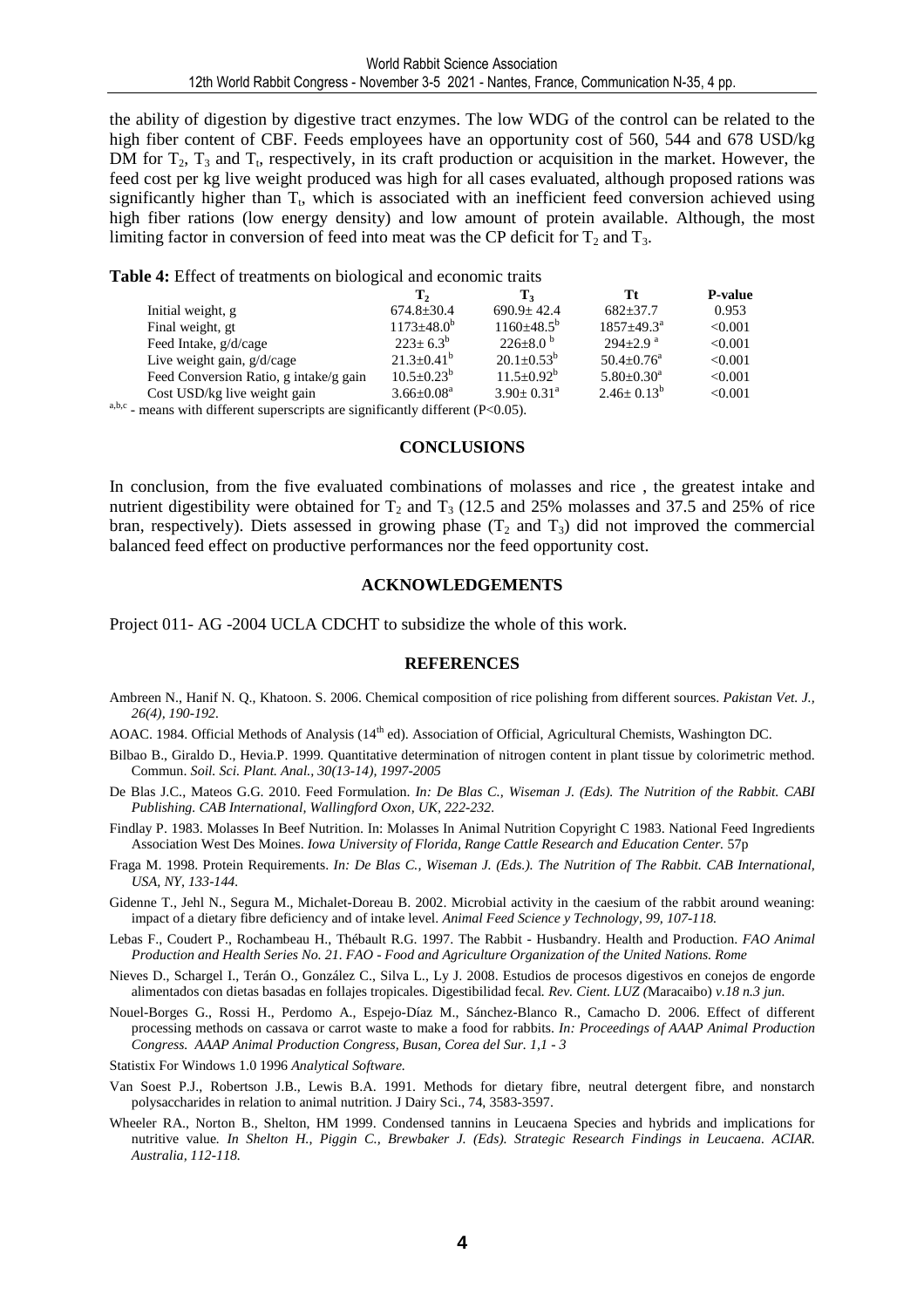



# **EFFECTS OF SUGAR CANE MOLASSES, RICE BRAND AND** *LEUCAENA LEUCOCEPHALA* **LEAFS ON DIGESTIBILITY AND PERFORMANCE OF GROWING RABBITS**

**Parra-Almao J.<sup>1</sup> , Nouel-Borges G.2\*, Sánchez-Blanco R.<sup>1</sup>**

\*Corresponding author: [genouelb@yahoo.es](mailto:genouelb@yahoo.es)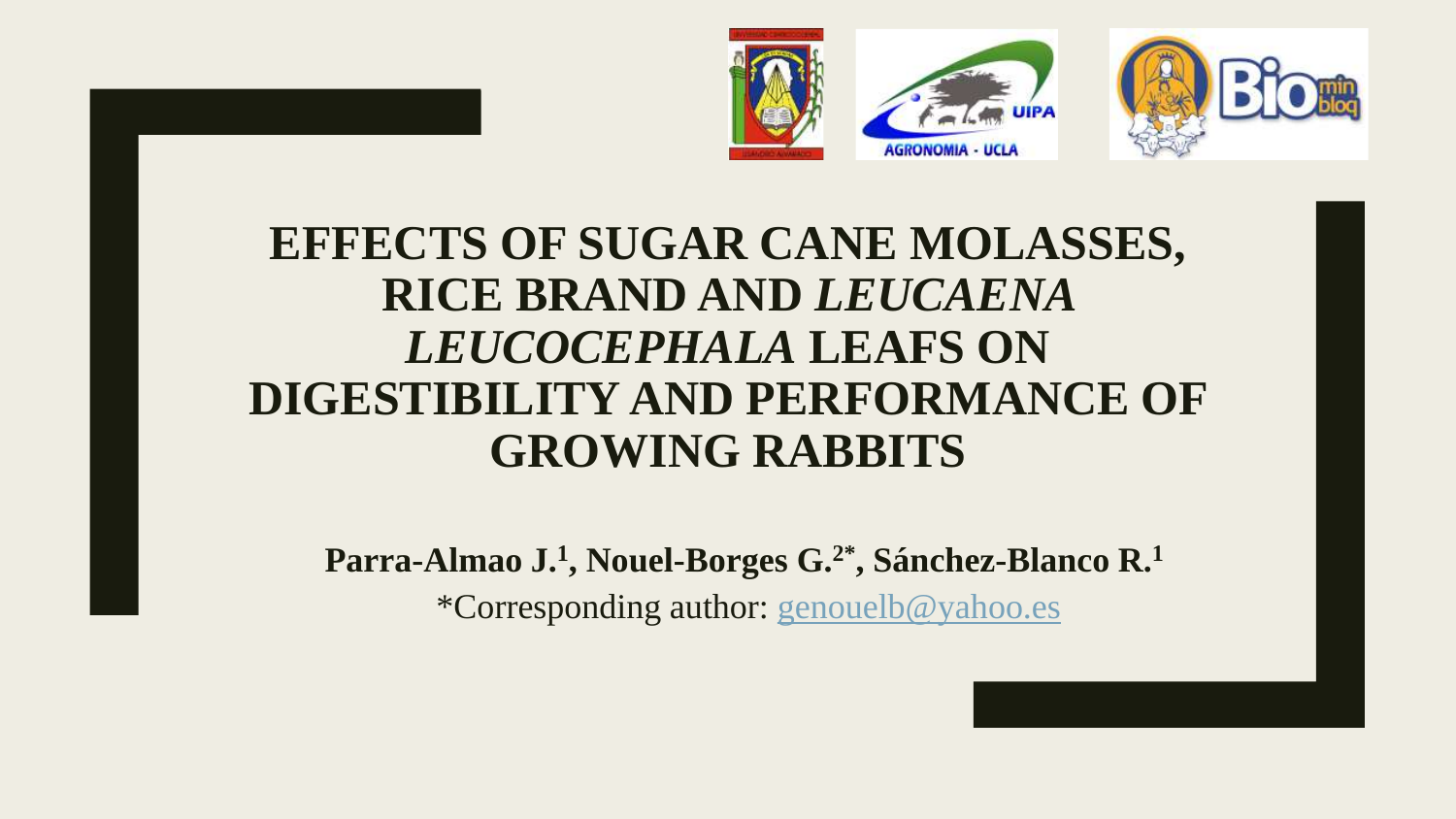## **Table 1:** Ingredients and chemical composition of diets

|                                             | <b>Diets</b>   |          |          |          |          |                |  |
|---------------------------------------------|----------------|----------|----------|----------|----------|----------------|--|
| Ingredients, %                              | $T_1$          | $T_{2}$  | $T_3$    | $T_4$    | $T_5$    | <b>Tt</b>      |  |
| <b>Sugar Cane molasses</b>                  | $\overline{0}$ | 12.5     | 25       | 37.5     | 50       | $\overline{0}$ |  |
| Rice Brand (CP was 13.7%)                   | 50             | 37.5     | 25       | 12.5     | $\Omega$ | $\overline{0}$ |  |
| Leucaena foliage meal (CP was 35.9%, was    | 49.0           | 49.0     | 49.0     | 49.0     | 49.0     | $\overline{0}$ |  |
| removed after dried rachis)                 |                |          |          |          |          |                |  |
| <b>Salt</b>                                 | 0.25           | 0.25     | 0.25     | 0.25     | 0.25     | $\overline{0}$ |  |
| Vitamins and minerals <sup>1</sup>          | 0.75           | 0.75     | 0.75     | 0.75     | 0.75     | $\overline{0}$ |  |
| <b>Commercial Balanced Feed<sup>2</sup></b> | $\overline{0}$ | $\Omega$ | $\Omega$ | $\Omega$ | $\Omega$ | 100            |  |
| <b>Chemical composition, % DM</b>           |                |          |          |          |          |                |  |
| Dry Matter (60°C)                           | 93.3           | 92.9     | 94.6     | 92.3     | 91.8     | 93.8           |  |
| <b>Neutral Detergent Fibre</b>              | 53.4           | 47.2     | 40.5     | 36.1     | 31.9     | 52.1           |  |
| <b>Acid Detergent Fibre</b>                 | 23.8           | 21.1     | 12.9     | 19.5     | 18.8     | 16.9           |  |
| Ash                                         | 8.5            | 8.8      | 8.8      | 9.9      | 10.3     | 15.1           |  |
| <b>Gross Energy (Mcal/kg DM)</b>            | 3.83           | 3.80     | 3.78     | 3.75     | 3.73     | 3.74           |  |
| Digestible Energy (Mcal/kg DM) <sup>3</sup> | 2.39           | 2.38     | 2.36     | 2.35     | 2.33     | 2.34           |  |
| <b>Crude Protein (%)</b>                    | 24.4           | 22.7     | 21.0     | 19.3     | 17.6     | 13.7           |  |
| Crude Protein Heat damaged (HDCP, %)        | 20.2           | 17.6     | 11.3     | 11.3     | 12.3     | 3.0            |  |

<sup>1</sup>Premix provided per kg: Thiamine, 1000 mg; Riboflavin, 300 mg; Pyridoxine, 200 mg; Cyanocobalamin, 700 µg; Niacinamide, 4000 mg; Folic acid, 3,5 mg; Choline, 3000 mg; Fe, 10 mg; 2 Ingredients of CBF (%): corn, corn bran, soy cake, minerals and vitamins, vegetal oil, sorghum, rice, rice bran, alfalfa hay, cotton cake. <sup>3</sup>Estimated according De Blas and Mateos (2010).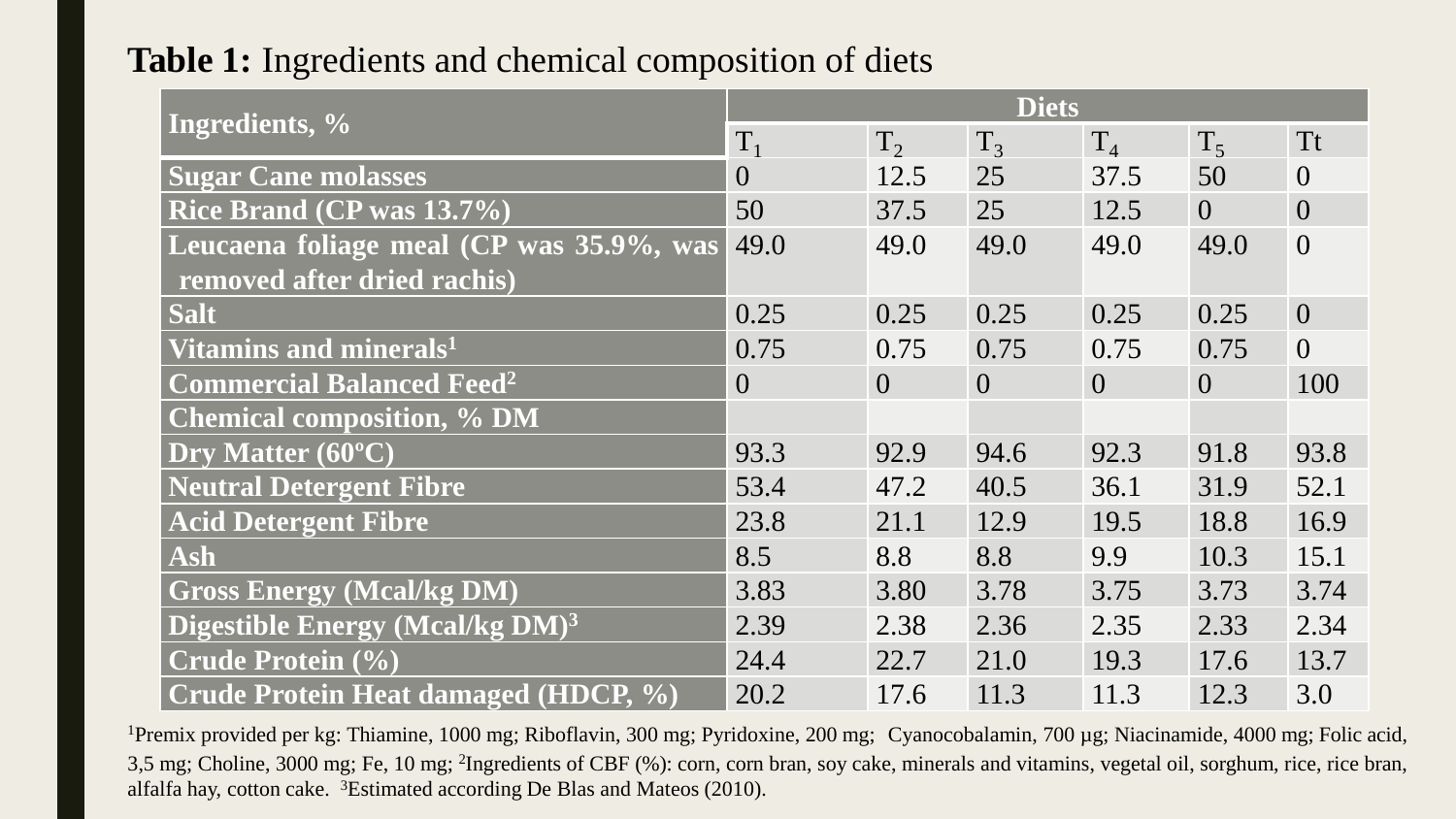## **Table 2:** Feed intake (g/d) and fecal apparent digestibility (%)

| <b>Diets</b>           | $T_{1}$                      | $\mathbf{T}_{2}$             | $T_{2}$                       | $T_{4}$                       | $T_{\epsilon}$                | <b>Tt</b>                     | <b>P-value</b> |
|------------------------|------------------------------|------------------------------|-------------------------------|-------------------------------|-------------------------------|-------------------------------|----------------|
| <b>Feed intake (g)</b> | $100 \pm 3.63$ <sup>bc</sup> | $118 \pm 6.54$ <sup>ab</sup> | $92.2 \pm 6.93$ <sup>c</sup>  | $82.4 \pm 3.65$ °             | $84.4 \pm 4.97$               | $135.5 \pm 3.77^{\mathrm{a}}$ | < 0.001        |
| <b>ADMS</b>            | $50.7 \pm 1.47$              | $54.6 \pm 2.59$              | $58.7 \pm 1.79$               | $53.8 \pm 2.61$               | $43.0 \pm 14.5$               | $57.6 \pm 1.84$               | 0.35           |
| <b>ADCP</b>            | $85.9 \pm 1.17$ <sup>a</sup> | $74.9 \pm 2.90$ abc          | $82.2 \pm 2.85$ <sup>ab</sup> | $60.4 \pm 4.68$               | $62.6 \pm 10.1$ <sup>bc</sup> | $56.9 \pm 5.77$ <sup>c</sup>  | < 0.001        |
| <b>ADNDF</b>           | $67.6 \pm 1.37$ <sup>a</sup> | $61.1 \pm 2.33$ <sup>a</sup> | 58.7 $\pm$ 1.99 $a$           | $48.7 \pm 2.76$ <sup>ab</sup> | $30.3 \pm 15.4^{\rm b}$       | $60.3 \pm 1.87$ <sup>a</sup>  | < 0.001        |
| <b>ADMO</b>            | $52.2 \pm 1.42$              | $55.7 \pm 2.48$              | $58.8 \pm 1.78$               | $52.8 \pm 2.62$               | $40.8 \pm 15.09$              | $61.6 \pm 1.66$               | 0.14           |

Apparent digestibility of dry matter (ADMS); Apparent digestibility of Crude Protein (ADCP.-determined by using the difference between the CP and the HDCP in the calculation.-); Apparent digestibility of neutral detergent fibre (ADNDF); Apparent digestibility of organic matter (ADMO). a,b,c - means with different superscripts are significantly different (P<0.05).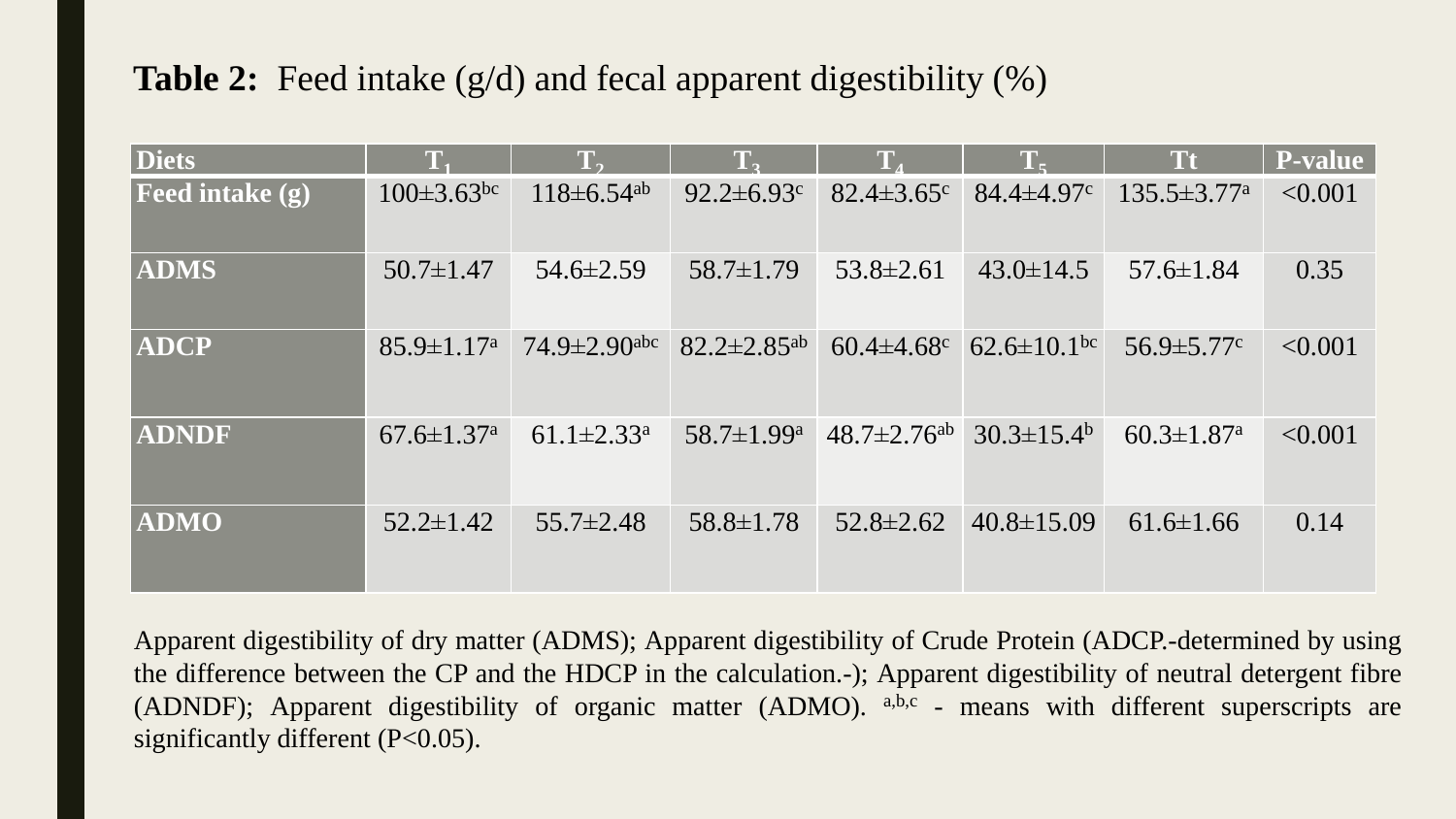**Table 3:** Chemical Analysis of diets used in growing phase (%)

|                  | DM $(60 °C)$ | OM   | <b>CP</b> | NDF  | <b>ADF</b> | <b>Ash</b> | <b>HDCP</b> |
|------------------|--------------|------|-----------|------|------------|------------|-------------|
|                  | 93.8         | 85.5 | 17.1      | 51.2 | 15.8       | 8.25       | 3.45        |
| $\mathbf{T}_{2}$ | 92.9         | 81.5 | 23.8      | 41.3 | 23.2       | 10.9       | 14.4        |
| <b>TA</b>        | 94.6         | 85.3 | 25.1      | 44.9 | 20.7       | 9.30       | 16.1        |

Dry Matter (DM), Organic Matter (OM), Crude Protein (CP), Acid Detergent Fibre (ADF), Neutral Detergent Fibre (NDF), Crude Protein Heat Damaged (HDCP).



**Rice bran** *Leucaena leucocephala* **Experimental pellets**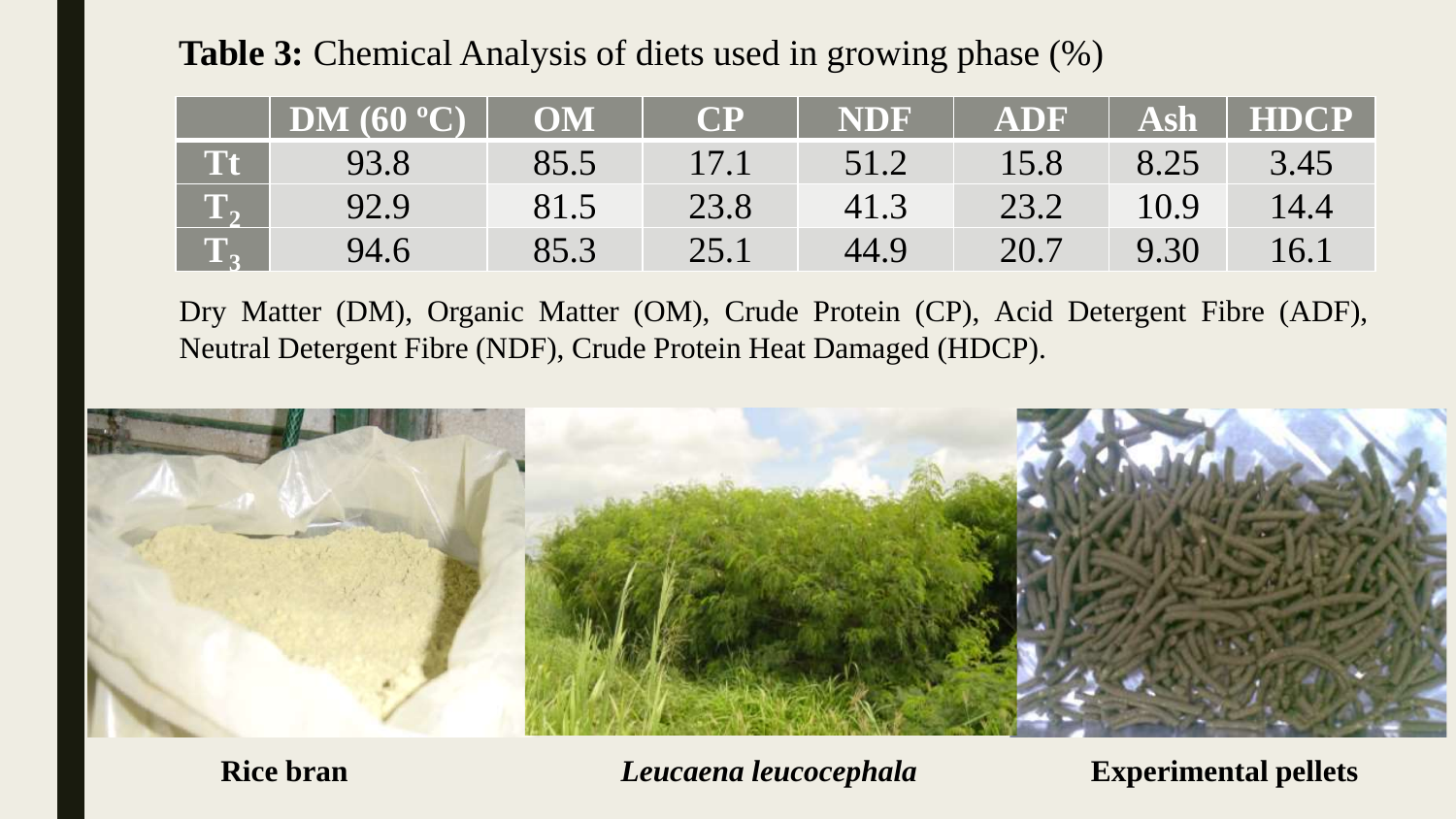## **Table 4:** Effect of treatments on biological and economic traits

|                                                       | $\mathbf{T}_{2}$             | $\mathbf{T}_{2}$             | <b>Tt</b>                    | <b>P-value</b> |
|-------------------------------------------------------|------------------------------|------------------------------|------------------------------|----------------|
| Initial weight, g                                     | $674.8 \pm 30.4$             | $690.9 \pm 42.4$             | $682 \pm 37.7$               | 0.953          |
| Final weight, gt                                      | $1173 \pm 48.0^b$            | $1160 \pm 48.5^{\circ}$      | 1857±49.3 <sup>a</sup>       | < 0.001        |
| Feed Intake, g/d/cage                                 | $223 \pm 6.3^b$              | $226 \pm 8.0$ b              | $294 \pm 2.9$ <sup>a</sup>   | < 0.001        |
| Live weight gain, g/d/cage                            | $21.3 \pm 0.41$ <sup>b</sup> | $20.1 \pm 0.53^b$            | $50.4 \pm 0.76$ <sup>a</sup> | < 0.001        |
| <b>Feed Conversion Ratio,</b><br> g <br>intake/g gain | $10.5 \pm 0.23$              | $11.5 \pm 0.92^b$            | $5.80 \pm 0.30$ <sup>a</sup> | < 0.001        |
| <b>Cost USD/kg live weight gain</b>                   | $3.66 \pm 0.08^a$            | $3.90 \pm 0.31$ <sup>a</sup> | $2.46 \pm 0.13^b$            | < 0.001        |

 $a,b,c$  - means with different superscripts are significantly different (P<0.05).